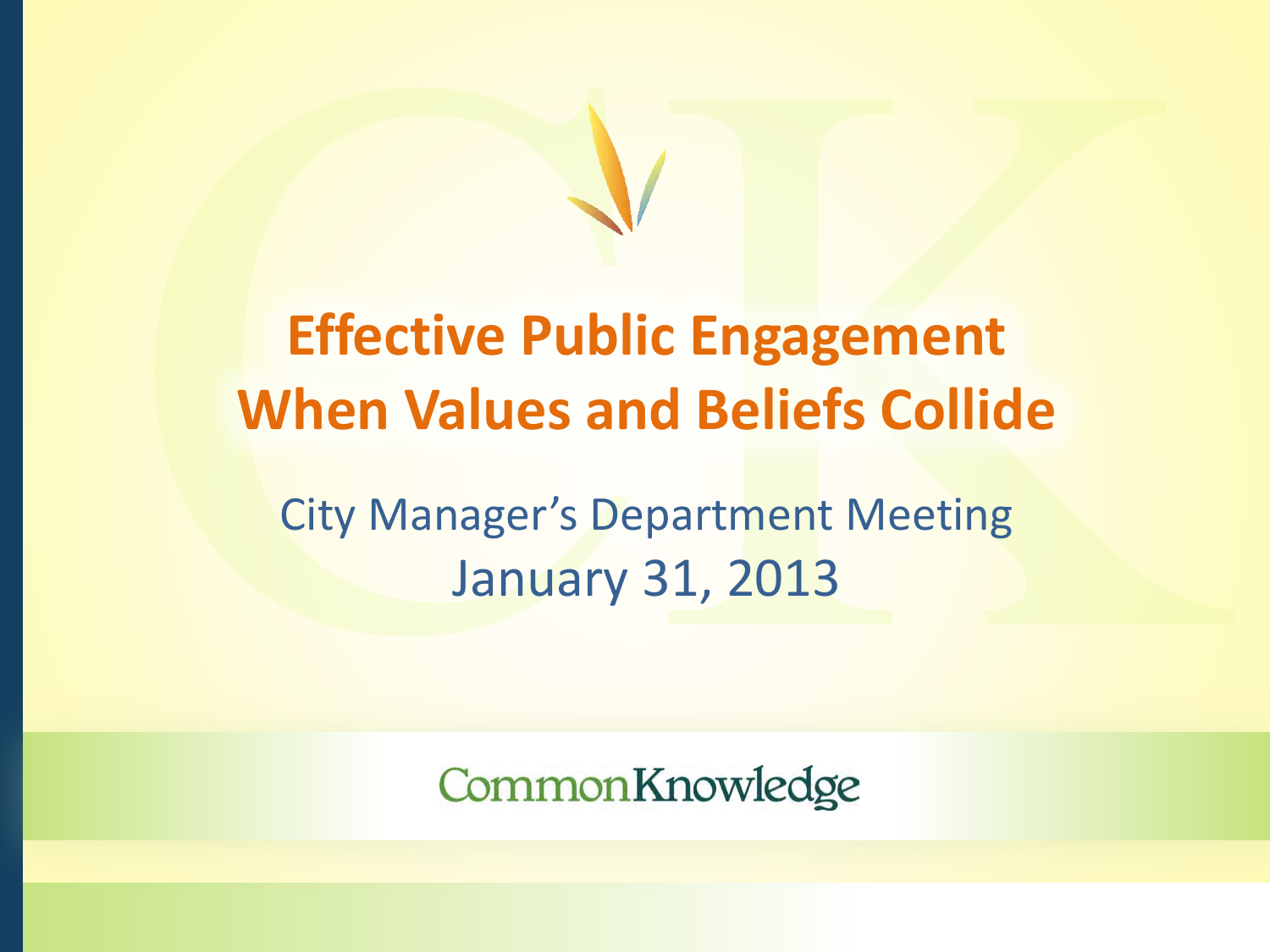### Also known as: **High Stakes Forums in Low Trust Environments**

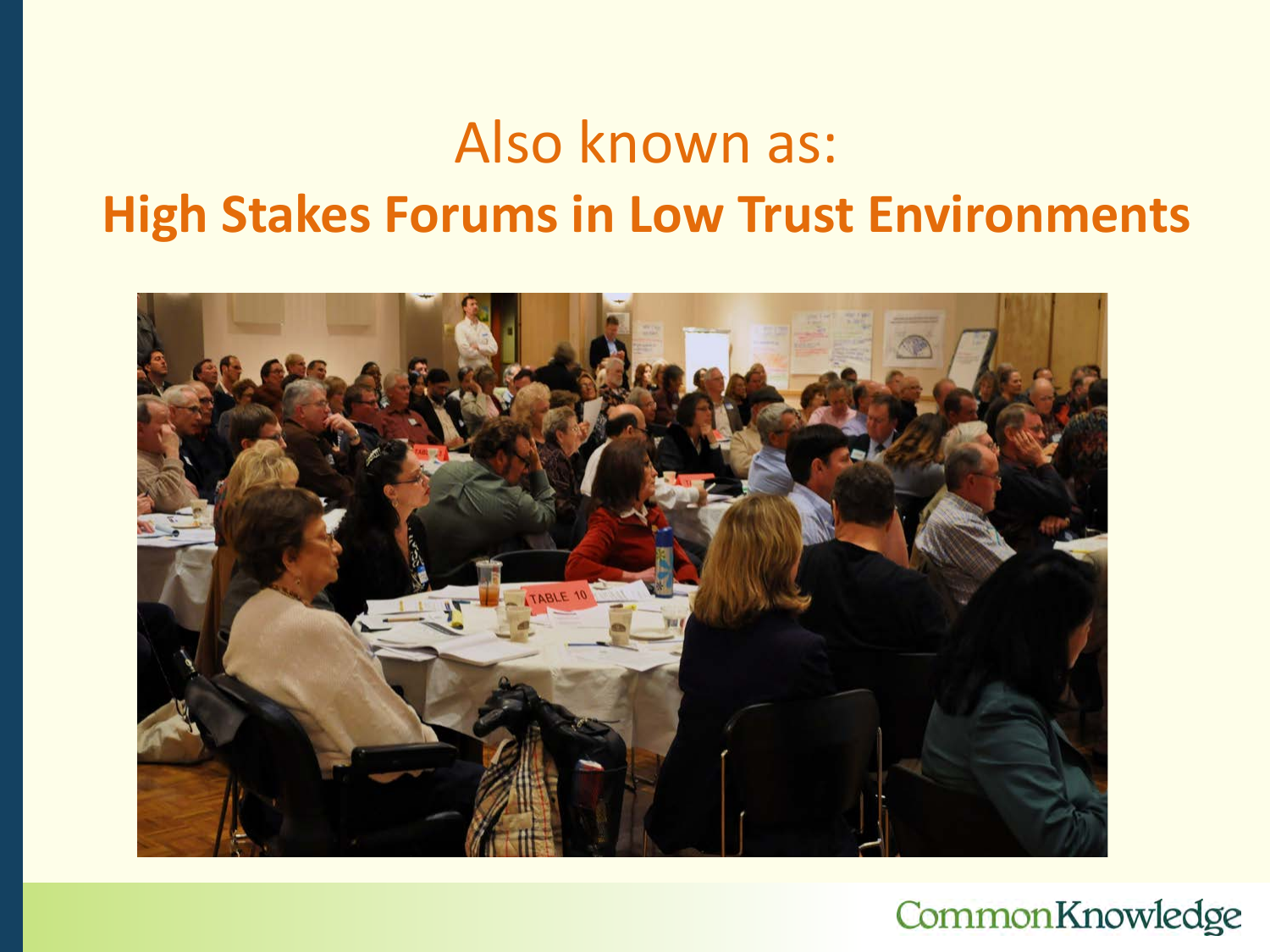### Topic: **Public Employee Pensions**

- Players: County of Marin
	- CAO staff
	- Supervisors Pension Reform Advocacy Group Multiple Employee Unions Local Newspaper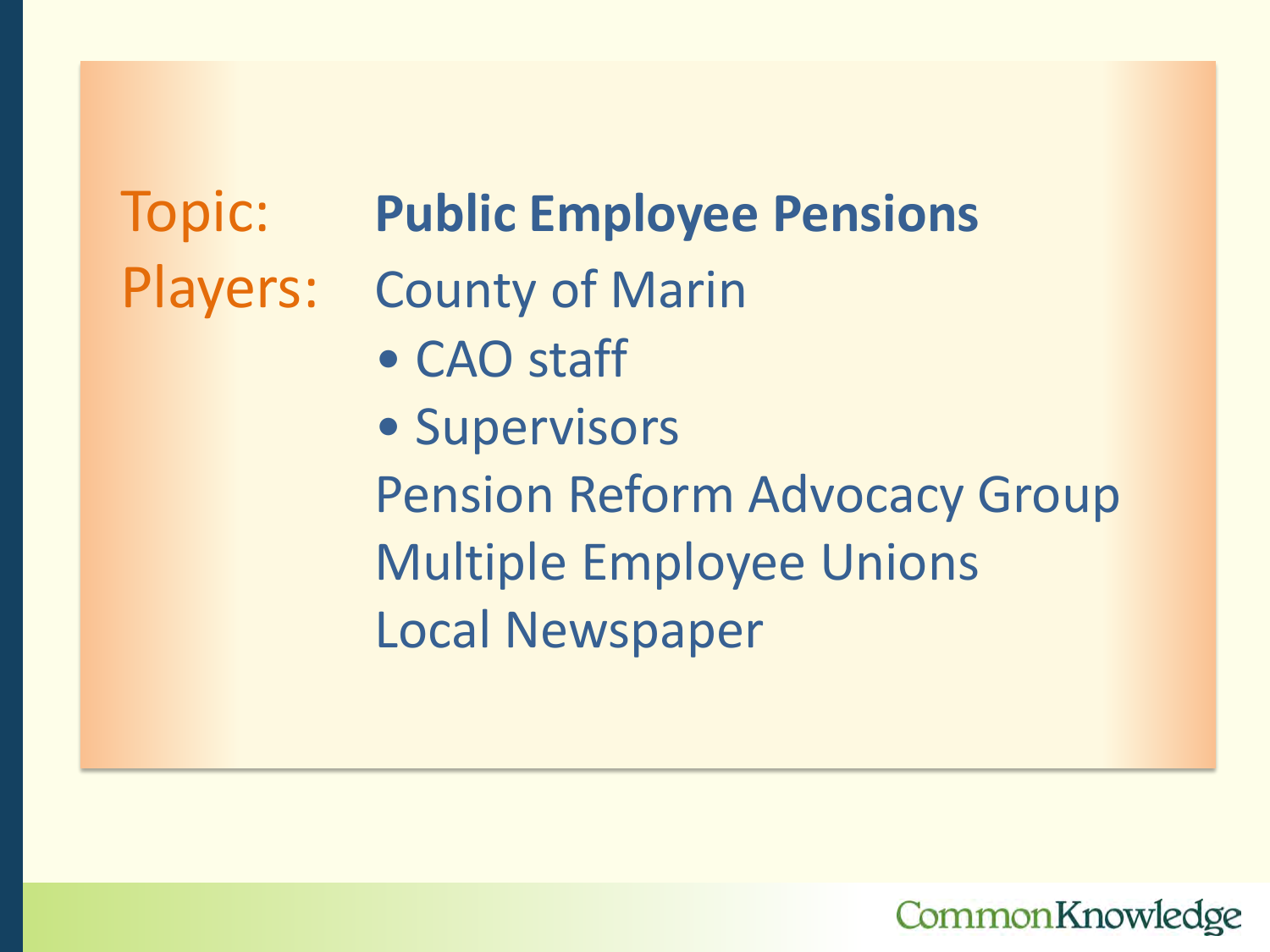### **The Situation**

- **Spring 2011 "hearing style" forum on Public** Employee pensions frustrated reform advocates
- **EXPLEM** Citizens for Sustainable Public Pensions (CSPP) formed and began attending BOS meetings; they wanted to have a new public forum
- County staff agreed to planning process with CSPP that also included representatives from largest public employee unions in the County
- **EXPLOCAL NEW EXPLOCAL DETERM Local newspaper highlighting CSPP concerns**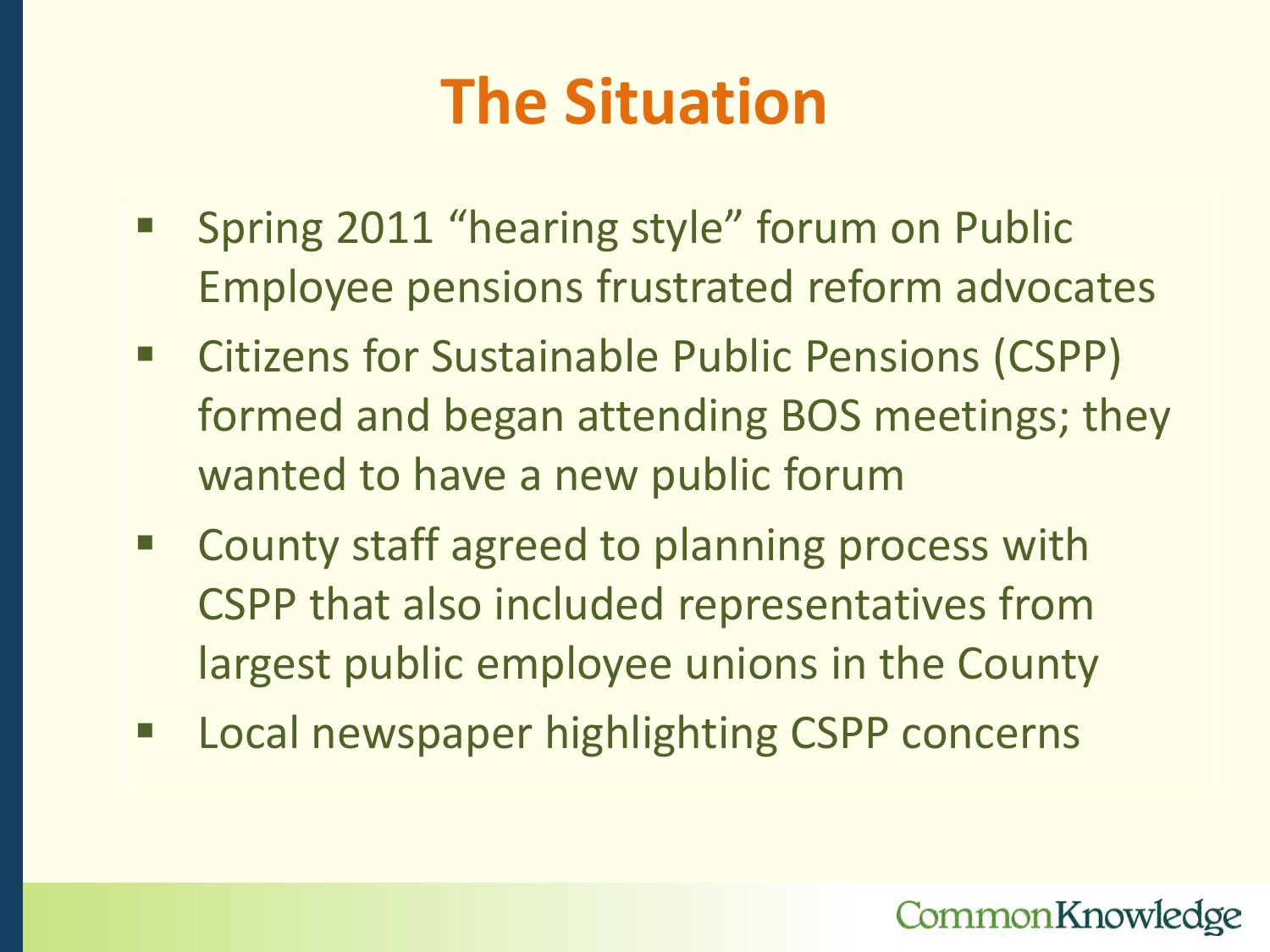

#### **Stakeholder Education & Trust Building**



MUTUAL UNDERSTANDING **MUTUAL UNDERSTANDING**

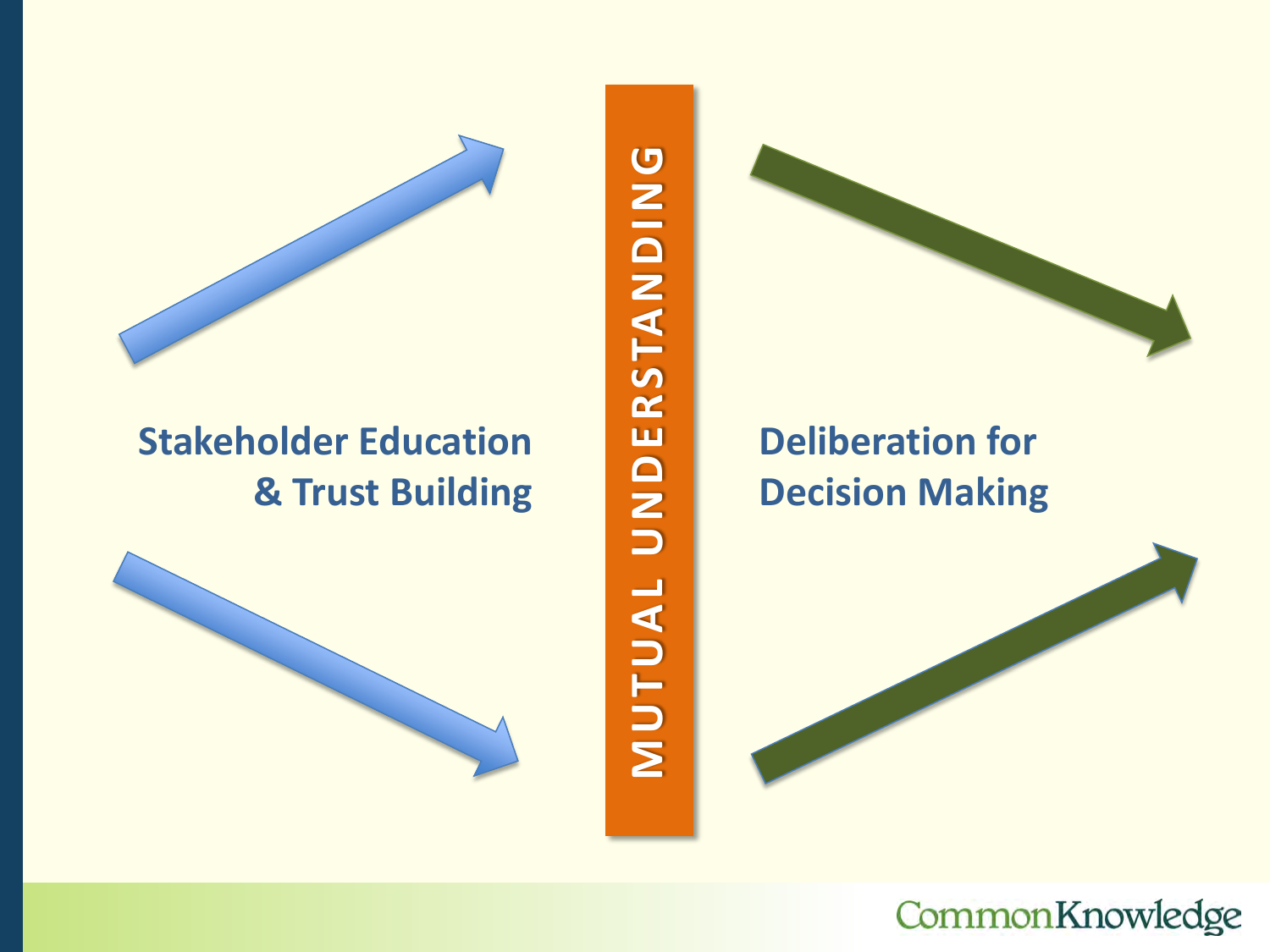### **Essential Pre-Planning**

- **Timing at pause in decision-making so session can** develop mutual understanding
- **EXTE:** Choosing an inclusive neutral framing: "What is sustainable?"
- **Expanded view of relevant stakeholders**
- Entire planning team agrees on "basic facts" (including where there isn't agreement)
- Carefully balanced panel & interactive format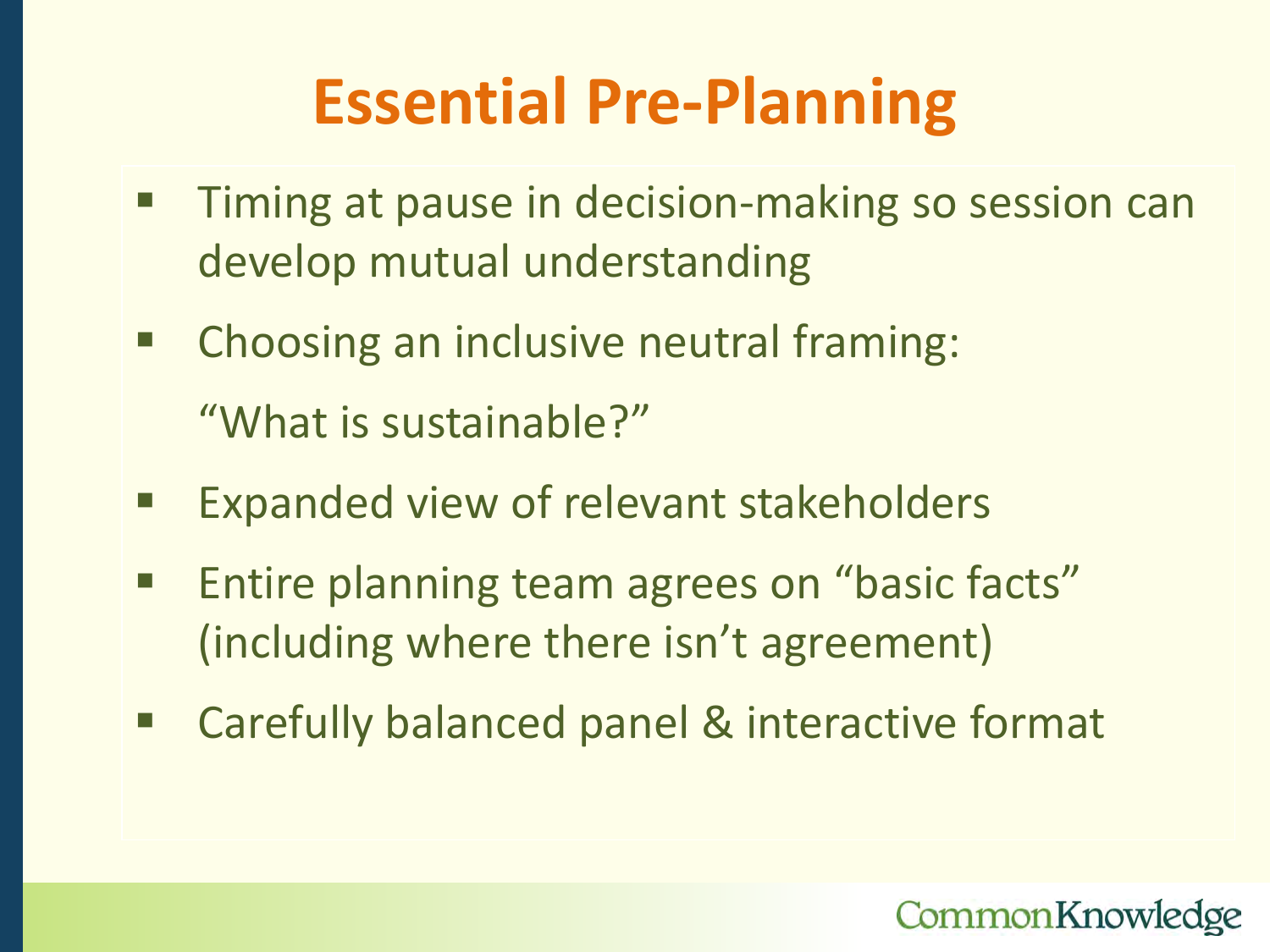### **Invite and Info in Multiple Formats**



### **Sustainable Public Employee Pensions County of Marin** April 3, 2012 **Community Forum**

www.marincounty.org/Main/Pensions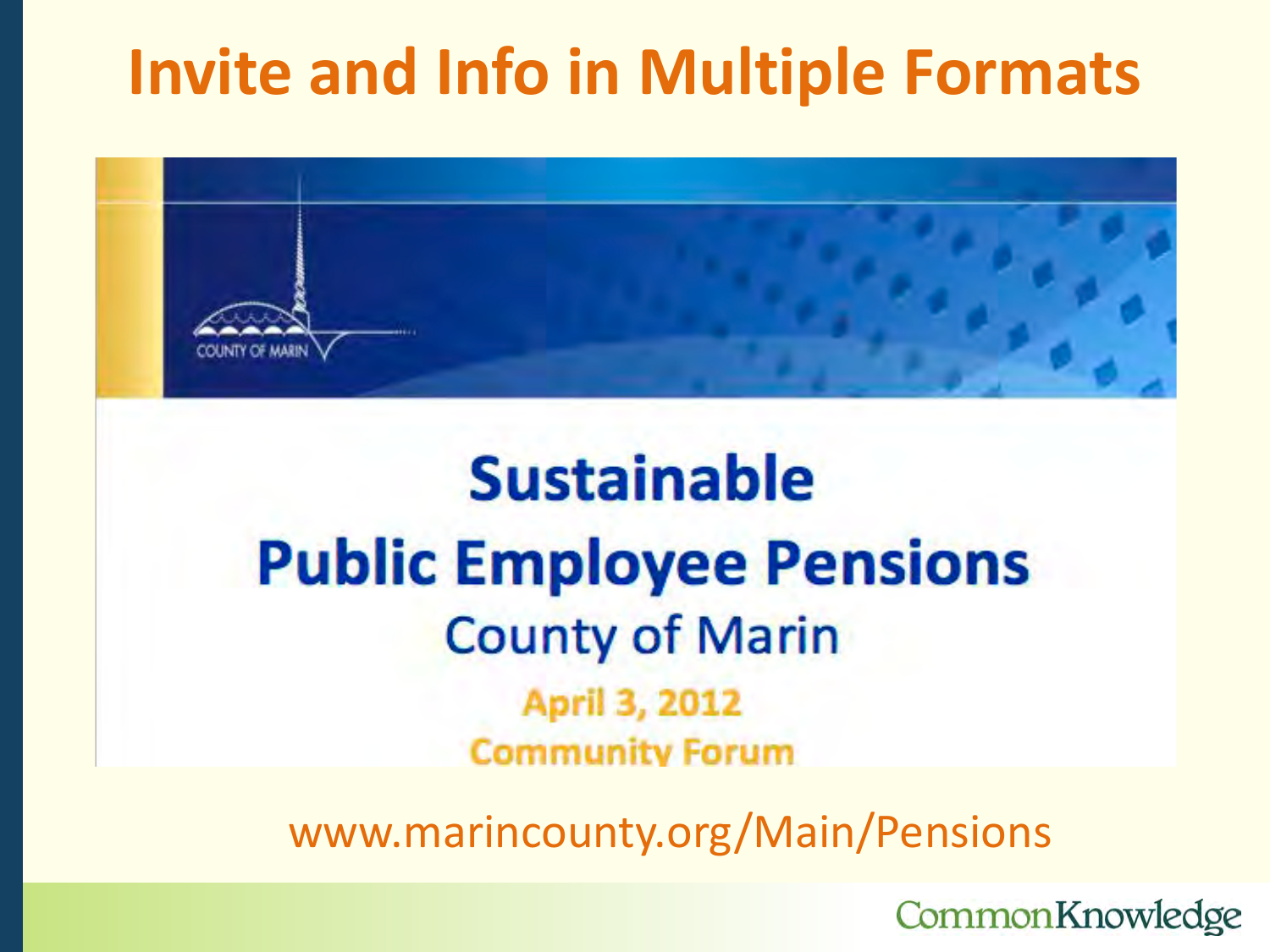### Areas without agreement

1. How quickly should unfunded liability be paid off?

- 2. What "discount rate" to use?
- 3. What are employees' rights for benefits? ("vested doctrine")
- 4. What leeway does county government have to act with and without state action?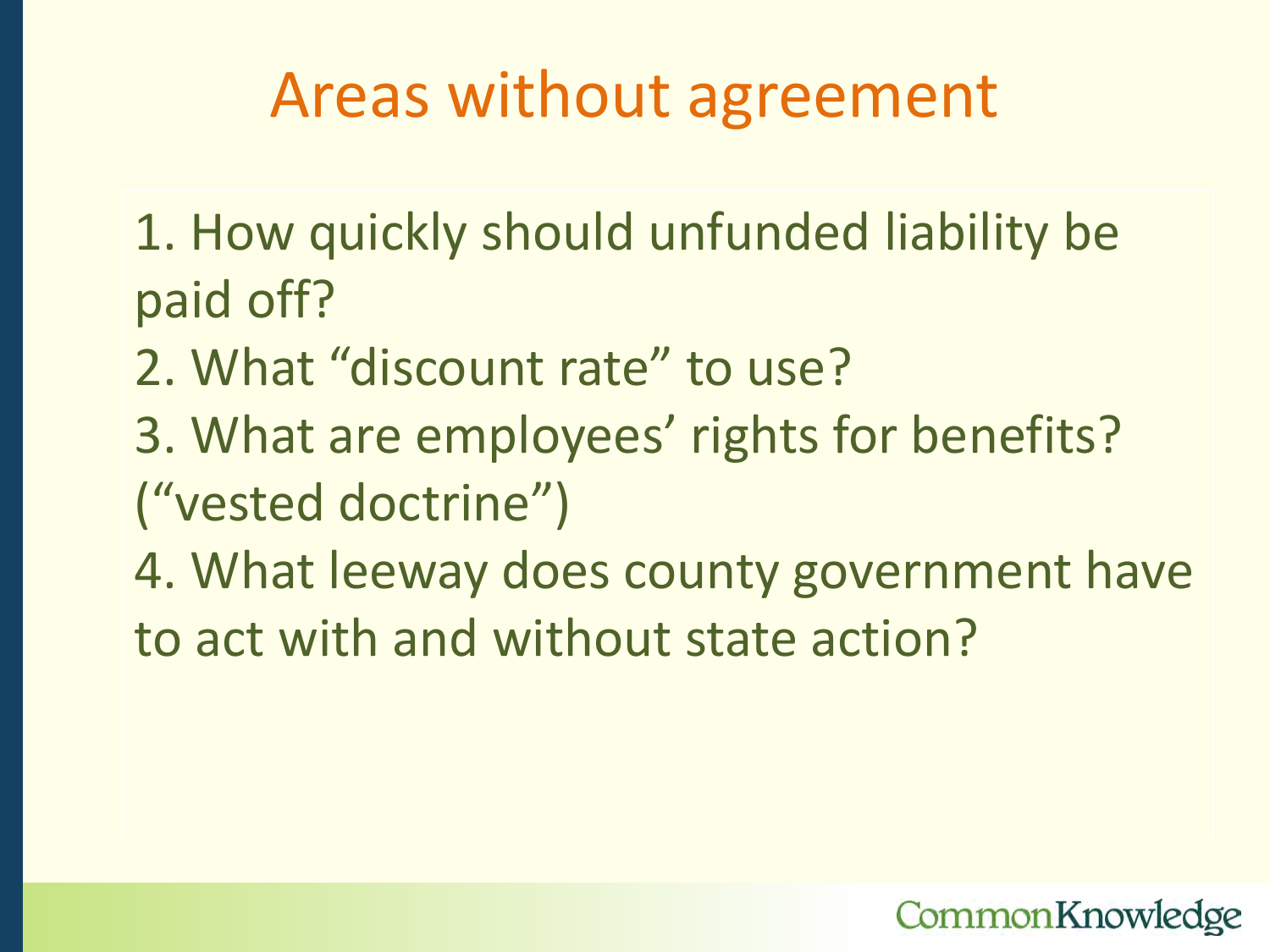### **Large Turnout for Evening Forum**

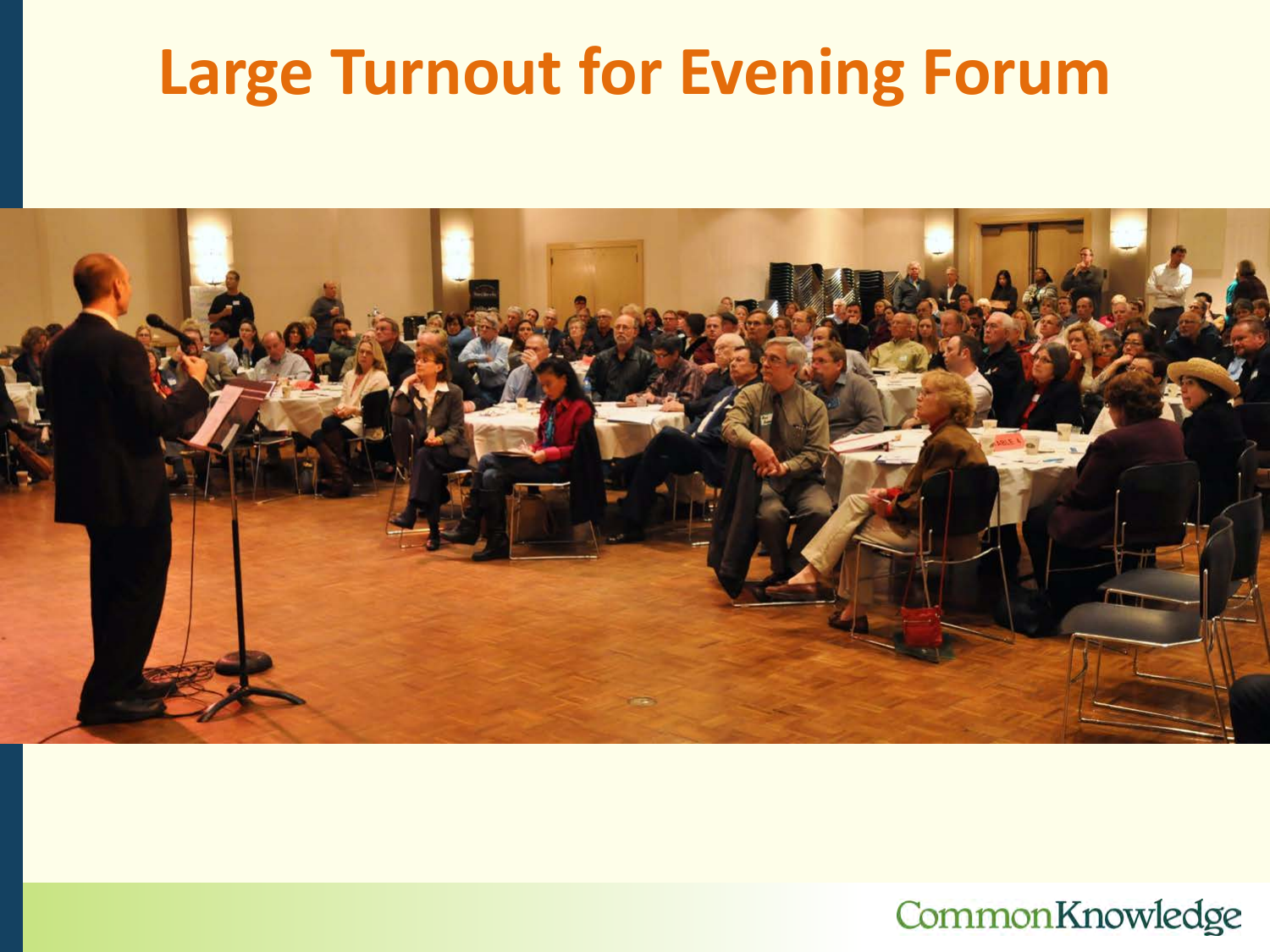### **Mixed Knowledge on the Topic**

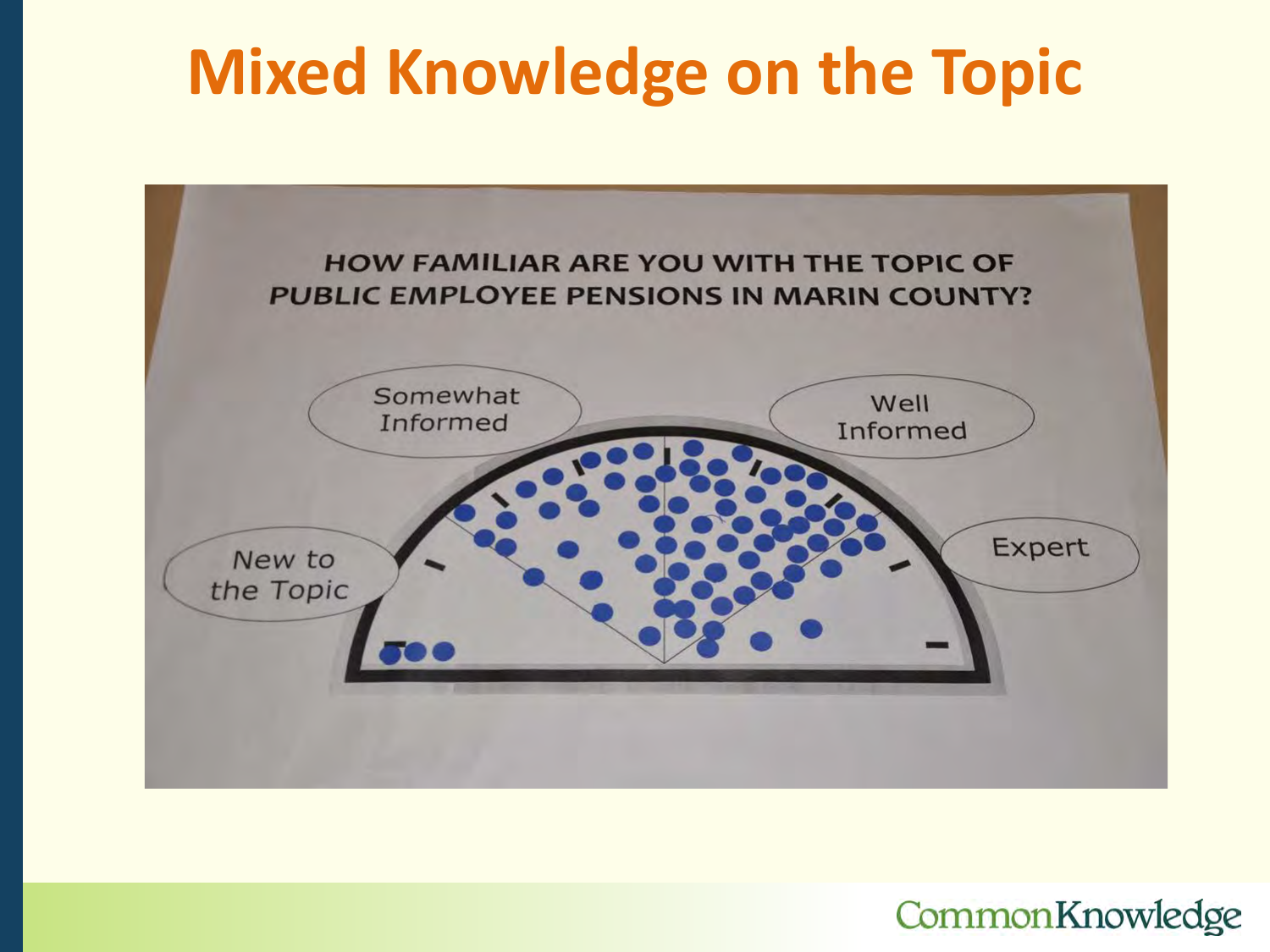# **Implementation**

- **Rigorously neutral facilitation**
- $\blacksquare$  Transparent as to why process is the way it is
- **Multiple modes for participant input before,** during and after
- Format adjusted to accommodate widespread need for more information before dialogue
- **Thorough follow-up: report to BOS, all materials** and questions posted online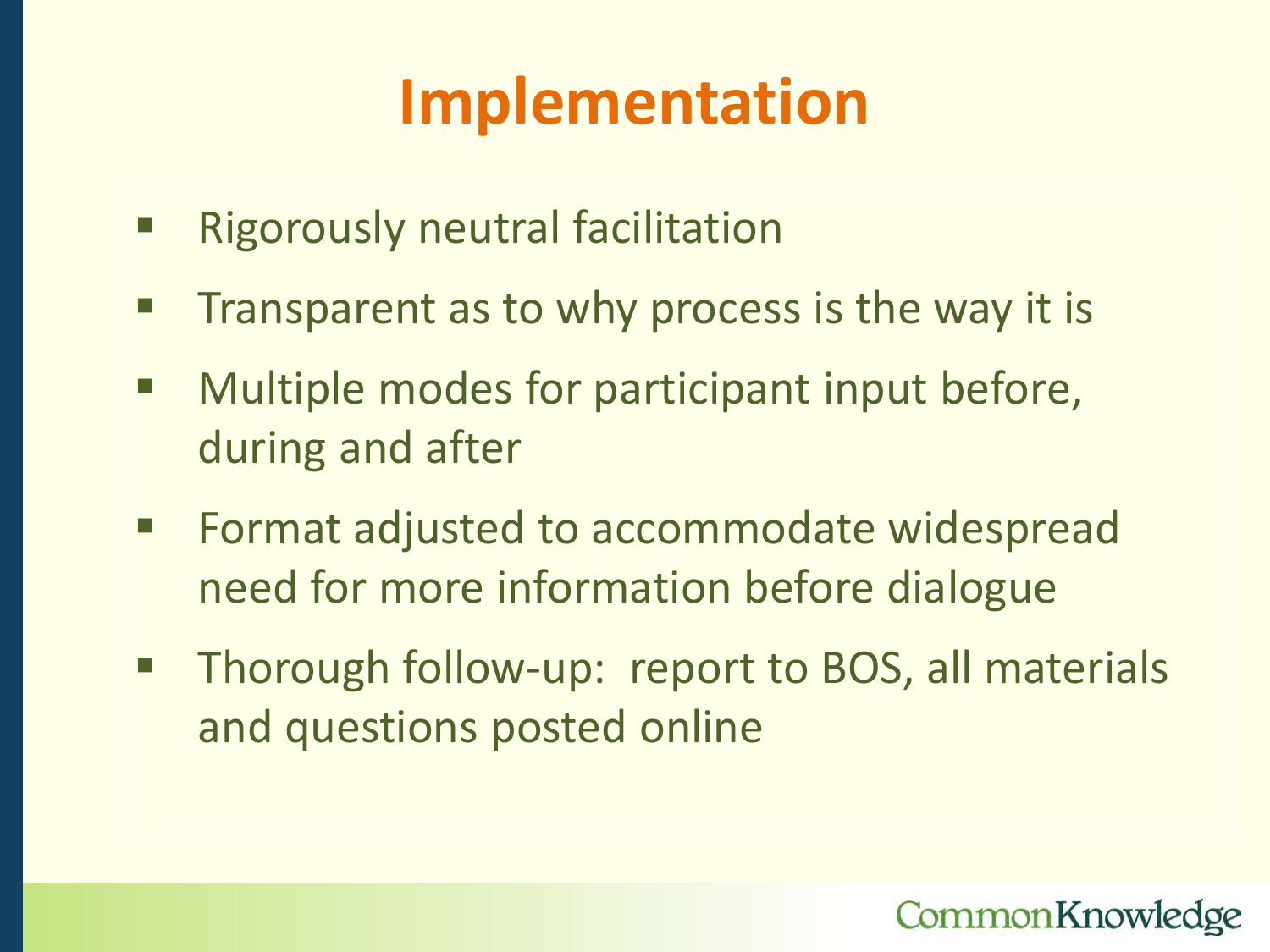"The large turnout for Tuesday night's forum on public employee pensions should dispel any reservations county supervisors might have had about hosting it." *Marin Independent Journal*

[www.marincounty.org/Main/Pensions](http://www.marincounty.org/Main/Pensions)

www.ckgroup.org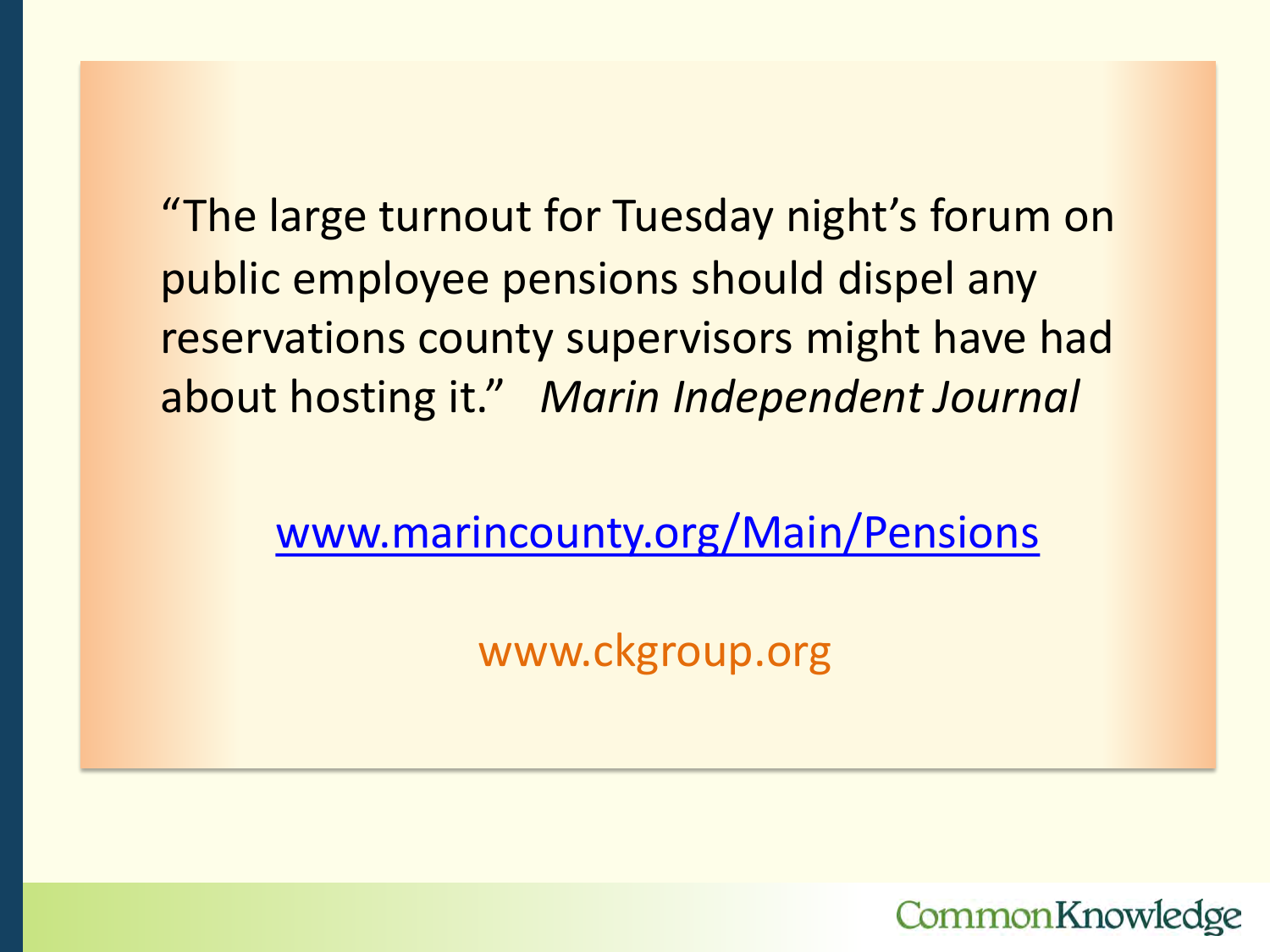

Promoting Good Government at the Local Level

PUBLIC ENGAGEMENT AND SUSTAINABLE COMMUNITIES

#### **Dealing with Deeply Held Concerns and Other Challenges to Public Engagement Processes**

Public engagement processes are often forums for a broad spectrum of input. In some cases, public engagement participants will have very strongly held views about:

- The topics to be discussed;
- The local (or regional) agency and officials involved; and/or
- The public engagement process itself.

Such deeply held concerns can present challenges to a local agency sponsoring or organizing a public engagement process. Addressing these concerns effectively is important as a fundamental goal of most participation efforts is to offer the opportunity for all perspectives to be heard.

Designing and facilitating a discussion among people who have significantly different perspectives and deep feelings about an issue is both a skill and an art. The following ideas can help in designing

#### **Public Engagement Challenges**

Differences of opinion about land use plans, budgets, employee pensions, public safety, sustainability, transportation options, affordable housing and other topics can generate strongly held concerns and emotions by community residents and groups. At times, local agencies and officials may themselves be an "issue" in public discussions.

A public engagement process itself can also be the subject of challenge and debate. This may be due to a local or regional agency's approach to involving the community. It can also result from fundamentally different conceptions about the appropriate role of local government in certain issues or policy areas.

and preparing for public engagement processes that are effective, responsive and civil even when participants hold very strong views. Of course, local and regional agency public engagement plans and responses will be contingent on the time, staff and financial resources available.

#### **Know Your Likely Participants**

As part of the public engagement planning process, try to anticipate and understand:

- 1. Participants' likely concerns and interests.
- 2. Gaps in the information they are likely to have about the topic to be discussed.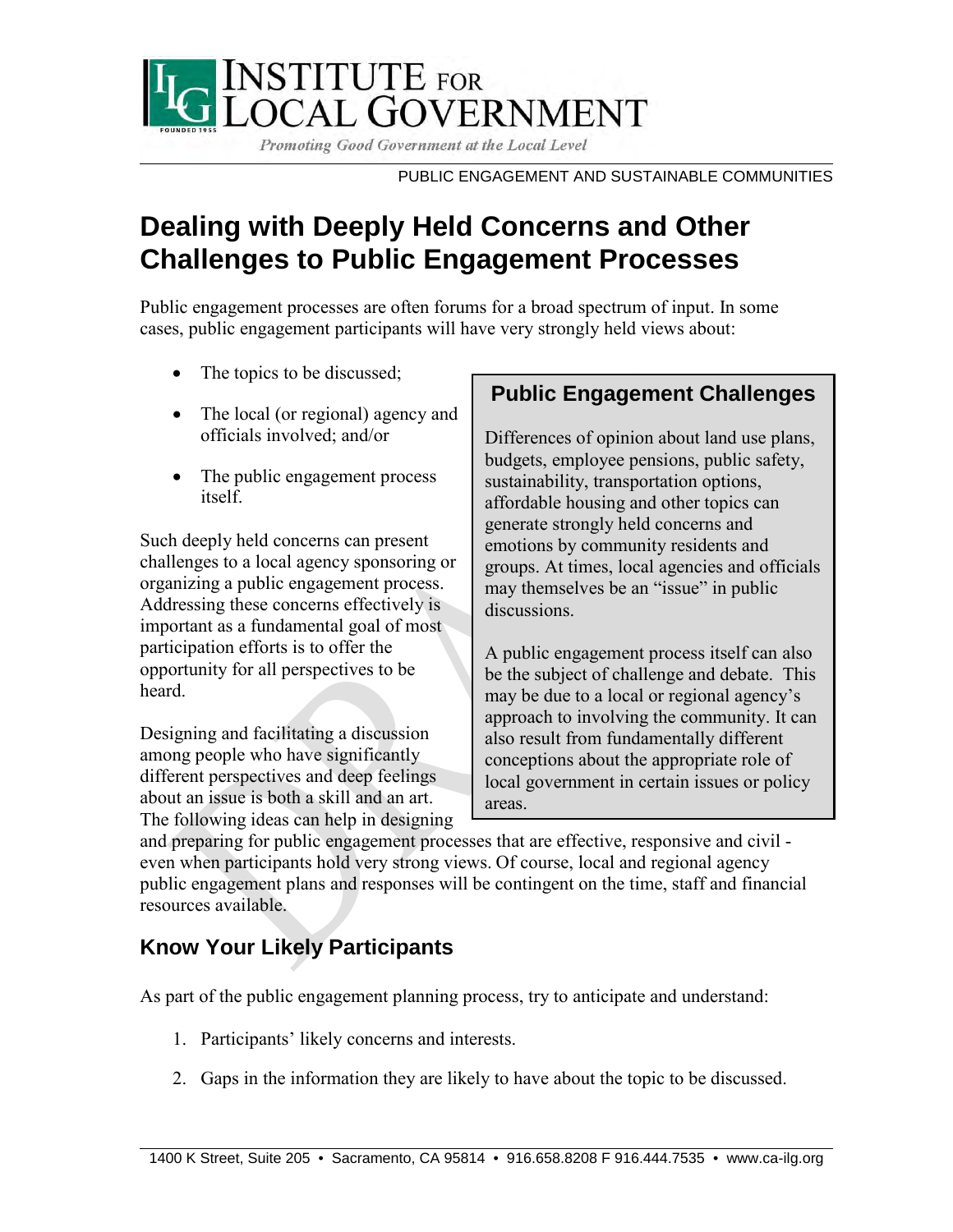For example, one issue that has surfaced in some public engagement processes relating to regional sustainable communities strategies is the belief that regional transportation efforts are linked to Agenda 21, a 1992 United Nations report. Searching online for "Agenda 2[1](#page-18-0) + Planning" can provide more insight on this perspective.<sup>1</sup>

In terms of public engagement process design, it is helpful to know if public engagement participants are likely to be organized stakeholders and interest groups with strongly held views, and/or members of the general public who may have less strongly formed, or more varied opinions. In addition:

- Talk with colleagues at other local and regional agencies about their experiences with challenges to - and strong public sentiments during - public engagement activities. Learn what surfaced in their processes. Ask which engagement-related approaches worked and which did not.
- Consider the likely range of participant goals in attending the planned public engagement meeting. Some participants will welcome opportunities for dialogue and deliberation with their neighbors. Others may primarily want the opportunity to: 1) ask questions; 2) make their views known; and/or 3) raise objections to the public engagement or planning process itself.

#### **Plan, Prepare, and Provide Information**

Meetings that involve individuals and groups with very different and deeply held perspectives on the issues, on the role of government, and on public engagement itself, require careful planning:

- Assess the option to identify and meet early in the design process with groups and organizations likely to have strongly held views. This may help the planning agency to better understand these views and concerns and to solicit input on process design that will enable all participants to be heard. In some cases, forming a public engagement advisory committee may be helpful.
- When possible, plan and hold selected public engagement activities in partnership with groups and organizations that have earned the community's respect.
- As appropriate, offer opportunities for early input into the matters under consideration as this demonstrates a commitment to seeking public views.
- Try to ensure that participants adequately reflect the diverse population and viewpoints of the affected community. This requires up front efforts to encourage such participation.<sup>[2](#page-18-1)</sup>
- Be especially clear in all communications about public engagement meeting purposes and processes, as well as about when, how and by whom final decisions will be made.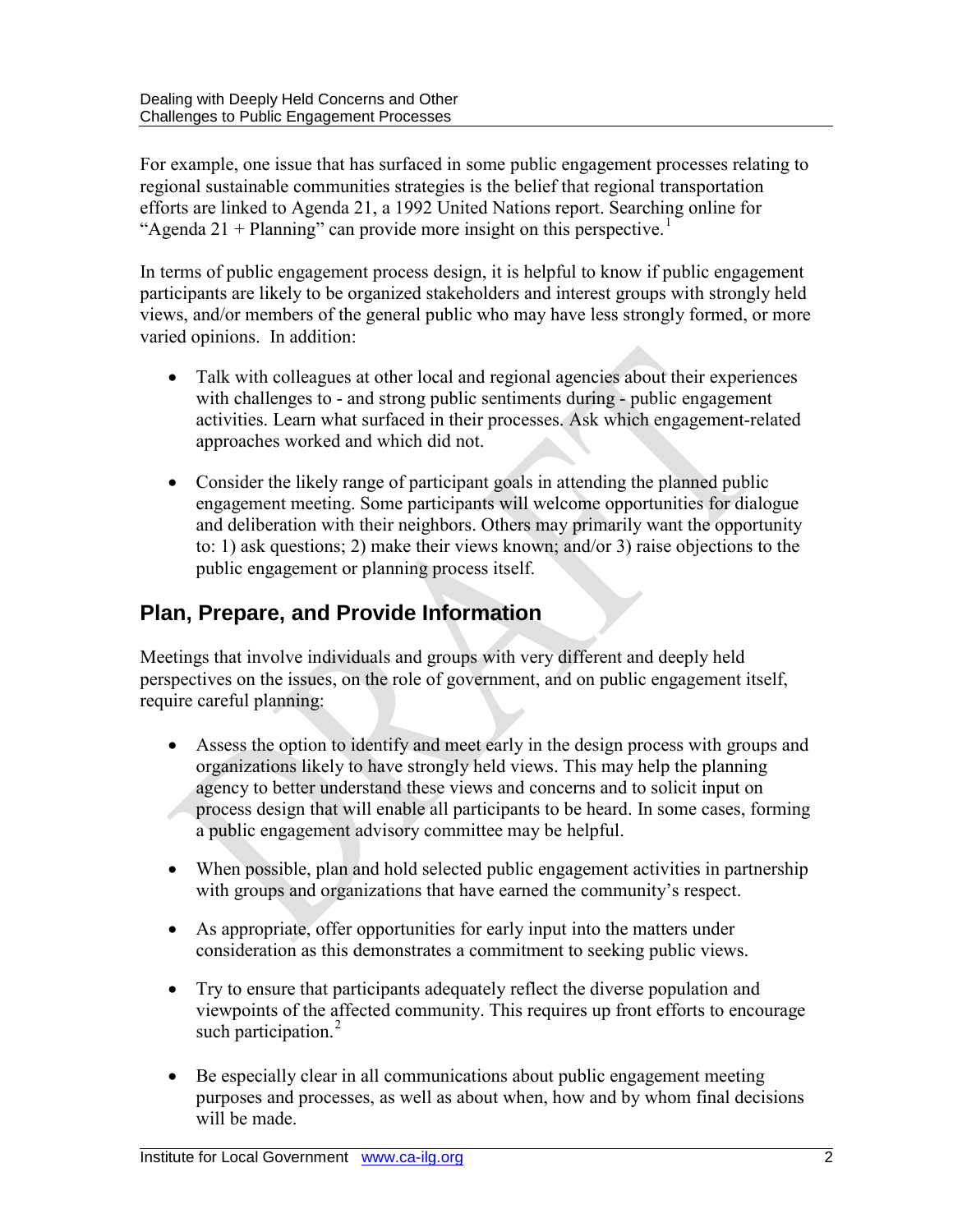- As possible, provide appropriate background information to participants before and at the public engagement meeting to help prepare for informed participation.
- Identify and use impartial meeting facilitators and leaders who will not have, or be perceived as having a bias in seeing a certain perspective prevail. This may encourage greater trust in the process and broader participation.
- When using speakers to introduce issues and provide perspectives on topics to be discussed by participants, present a broad spectrum of views.
- Prepare staff and facilitators to be comfortable with strongly expressed opinions and confrontational behavior. Provide staff and facilitators with possible options and responses should participants challenge meeting ground rules, process and/or content. Facilitators should be courteous even if challenged and flexible as circumstances require.
- If concerns arise about potential safety and security issues at a meeting, staff and facilitators should know who will make decisions about any agenda changes or whether a participant should be asked to leave. Bear in mind that the visible presence of law enforcement personnel may in some cases discourage full participation or further escalate tensions.

#### **Design an Appropriate Process**

Various public engagement process designs support and/or allow opportunities for different kinds of public input.<sup>[3](#page-18-2)</sup> Some meeting design elements are particularly important when issues are significantly controversial and contested. Consider the following ideas:

- Design processes that attempt to meet the reasonable participation needs of those likely to attend. This may suggest agendas that include time for questions and answers, and periods for individual comments, as well as for small group discussion and collective discussions and recommendations. However, be *very*  realistic about the time you need if you pursue such multi-faceted approaches. Sometimes separate and/or serial public engagement activities may be called for. In some cases, an earlier meeting that allows for more individual comments, questions and answers, can be followed by a meeting (or meetings) with opportunities for more collective scenario discussions and planning.
- If your goal is to try to find common ground across very deeply held and strongly felt differences, the process or processes you choose must be designed for that purpose. Typically this will require: buy-in from key stakeholders about the process and its purpose; good and accepted ground rules; competent and trusted facilitation; attention to relationship building among participants; and multiple meetings with opportunities for frank dialogue and deliberation. Attention to ensuring the participation of residents who reflect the various views about the topic in the community is an important consideration.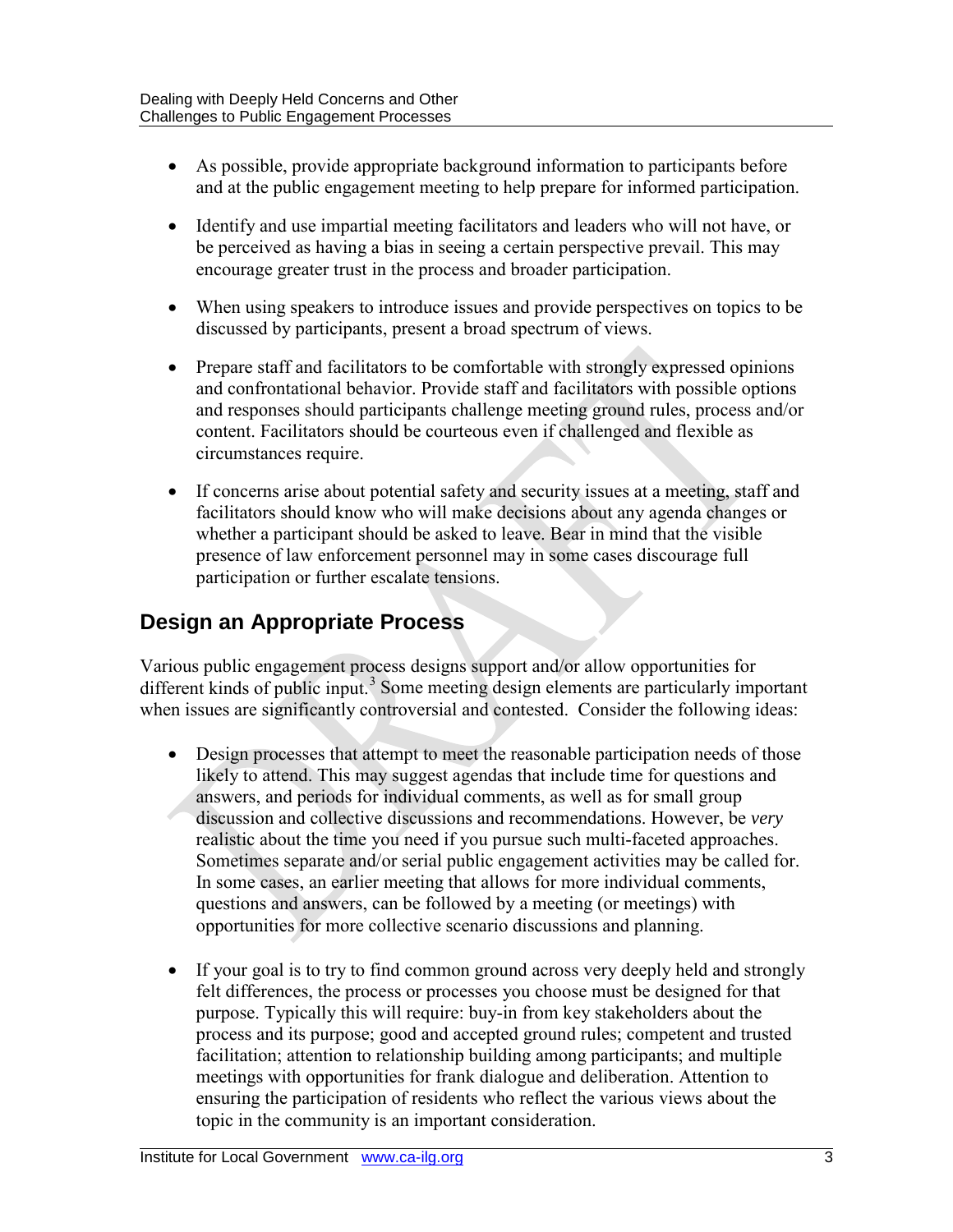- Frame and publicize the *purpose* of the public engagement meeting/activity in a way that clarifies your goals, the information you plan to share, and the sort of public knowledge you are seeking to help inform and craft the policy, plan or action under consideration.
- Allow enough time in the agenda to clearly explain the work to be done at the meeting and to present an overview of the overall decision-making process, the participating agencies' roles and responsibilities, and the value and use of public input and ideas.
- Present issues and scenarios to be discussed in ways that acknowledge underlying policy history and assumptions.
- Be careful of presenting a closed set of predetermined scenarios or choices to participants. It is generally best, depending of course on time factors and where a particular engagement activity fits into an overall public participation process, to give participants the opportunity to identify other options or to express a "none of the above" preference. If the scenarios presented are the result of previous public engagement efforts, make that clear.
- Provide sources and background when presenting data and other information to the public so people can verify it for themselves if they choose.
- At times, and when possible and appropriate, it can be useful to bypass the most difficult and controversial issue divisions and define a related question for public engagement that focuses on a more do-able piece of work as a starting point. Success here may lead to a public confidence and commitment to address the larger issues.
- Consider including options for online discussion and input in the overall public engagement strategy. This allows additional choices for participation and may help secure a broader range of perspectives from the community.
- Create participant worksheets that allow public engagement meeting attendees to offer more detailed individual comments and ideas.
- If the agenda includes an opportunity for public comment and a large number of participants are expected, consider limiting the comment time allowed for each individual so that all can be heard. In some cases, key questions may be identified in small groups and then asked in the larger group.
- Determine how any collected comments, discussion elements or recommendations will be recorded and documented, and where and when they will be available.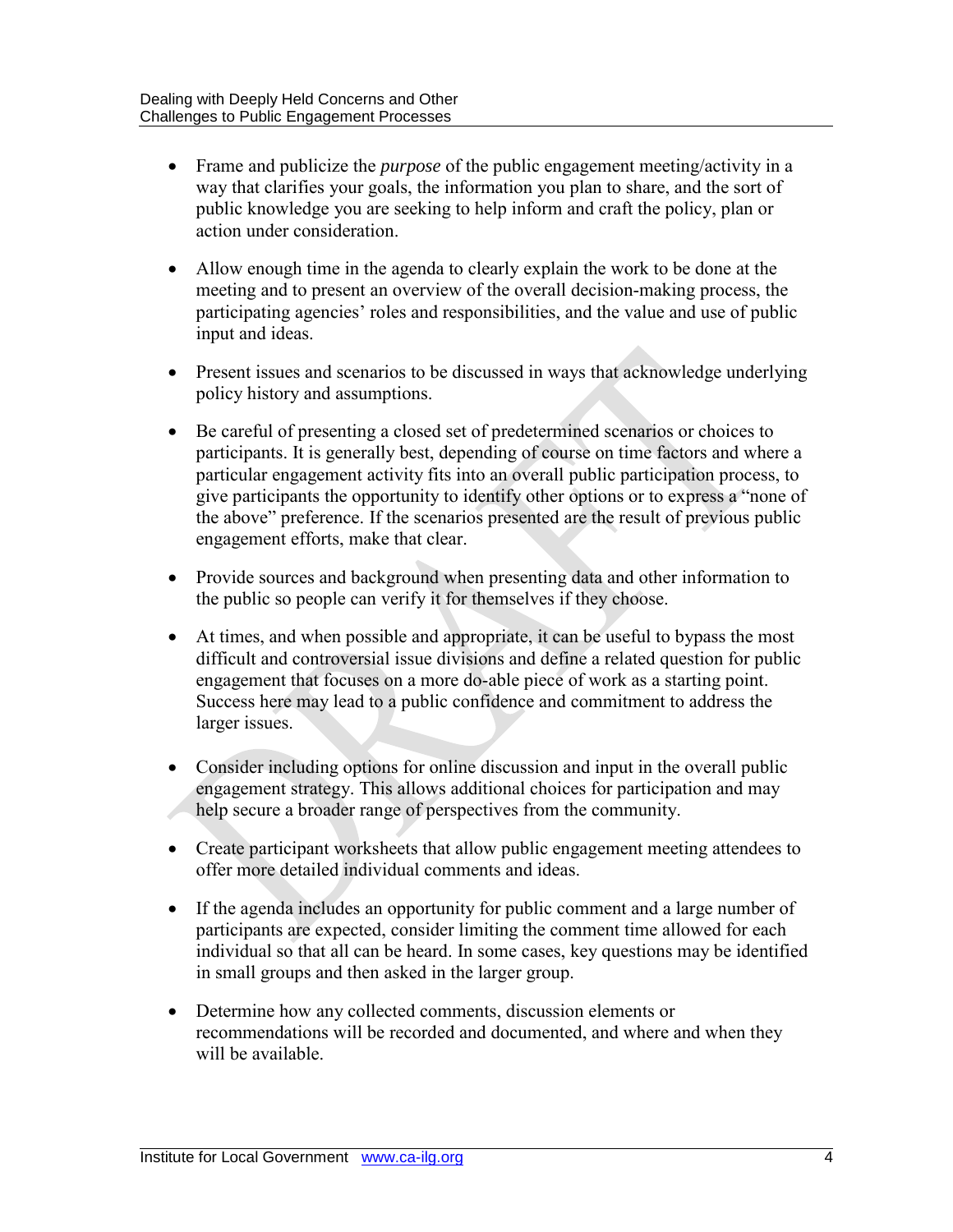#### **Manage Public Engagement Meetings Transparently**

At the public engagement meeting be clear about the activity's purpose and the ground rules. Maintain a respectful, impartial and firm tone and manner. Stay flexible to meet unexpected challenges. Consider the following ideas:

- Early in the meeting, briefly describe the overall agency decision-making process, the various opportunities for public input, the goal of the meeting, and how the input will be used. This should include the roles and responsibilities for ultimate decision-making, implementation and/or action by the local or regional agencies involved.
- Explain, as appropriate, the roles of others at the meeting including local or other public officials or agency staff, presenters, facilitators, media, etc.
- Describe the meeting ground rules and the values and behaviors they are intended to promote (such as respect and fairness). Ask participants to agree to observe the ground rules. If someone objects or refuses to agree, ask if the rest of the group agrees. If there is substantial objection or confusion, further discussion may be required. If one or two people out of a large group raise concerns, these should also be addressed. However, if no closure can be achieved in a few minutes, state that the ground rules accepted by most meeting attendees will be in effect and all are asked to follow them. It will then be the meeting organizers' responsibility to determine which, if any, ground rule "violations" that occur need to be identified; this may result in someone being asked to not participate or to leave.
- If participants will be asked to sign in or identify themselves before speaking, explain the purpose this serves for both speakers and listeners alike.
- For question or comment periods, indicate whether participants will be called upon directly or asked to submit question/comment cards. Some individuals may object to the use of comment cards, believing their contributions will not be as effective if they are grouped with others' or expressed by someone other than themselves.
- Acknowledge that there are likely to be disagreements. Encourage participants to practice active listening to ensure that people feel heard. Active listening techniques include repeating what one has heard, asking for clarification, avoiding the use of accusatory language and refraining from questioning someone's motives or integrity.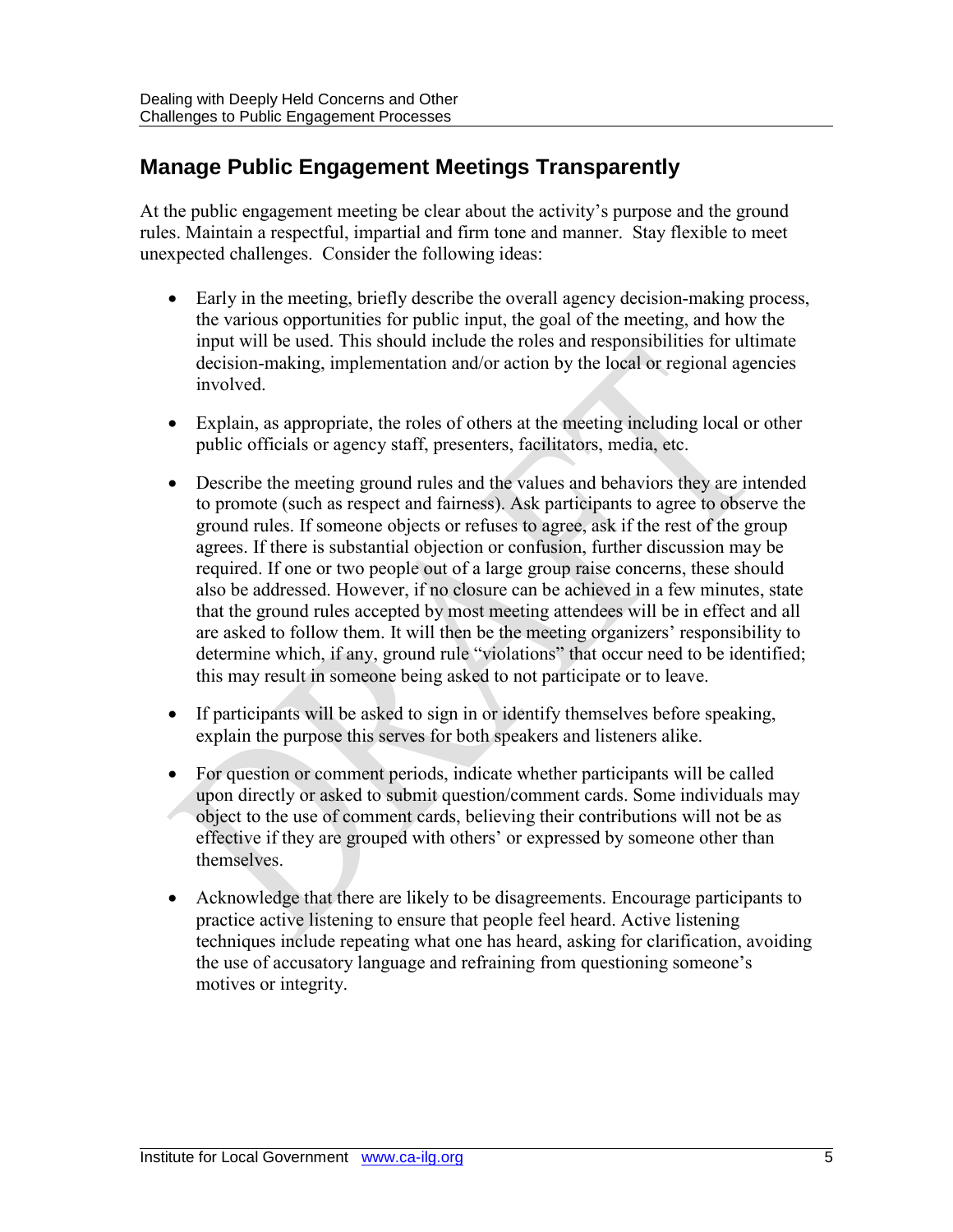#### **Respond Appropriately to Negative, Challenging or Emotionally Presented Comments**

Some discussions may become loud and passionate. Rude or insulting comments may be made. Some participants may challenge the public engagement process or the overarching decision making process of the local agency. These are each quite different things. It is important to listen carefully, use good judgment and respond specifically to what is being said. For example:

- Encourage and practice active listening. Be respectful. Do not respond in kind to derogatory or insulting comments.
- Identify and respond to the substance of the question or comment rather than to its tone (assuming the question or comment is relevant to the topic).
- As appropriate, ask the person making a challenging comment to explain their point more fully. If a factual assertion is made, ask for the source of their information. Encourage everyone to draw connections between their comments and the policy issues at hand.
- If some of the participants object to moving from a large group format to small group discussions, you may suggest that those who wish to do so should move to the small group discussions as planned, and that a facilitator or staff will work with those remaining to craft a process that will meet their needs.
- Intervene if personal verbal attacks are made by one participant to another. Refer back to the ground rules and ask that such comments not be made or repeated. If a meeting leader or facilitator is individually verbally attacked, they should not respond in kind but should refer to the ground rules. Ask the speaker to reframe the question or comment in a way that focuses on the policy issues at hand.
- Suggest a short break and, as appropriate, speak to an individual about his or her inappropriate language or interactions with others.
- Be aware that people who do not feel heard are likely to speak loudest. Some individuals also use more direct or emotional styles of verbal and nonverbal expression than others.
- To the degree that's realistic, try to steer the conversation away from terms that may mean very different things to different people, such as "sustainability," "liberty," "property rights" or "economic justice."